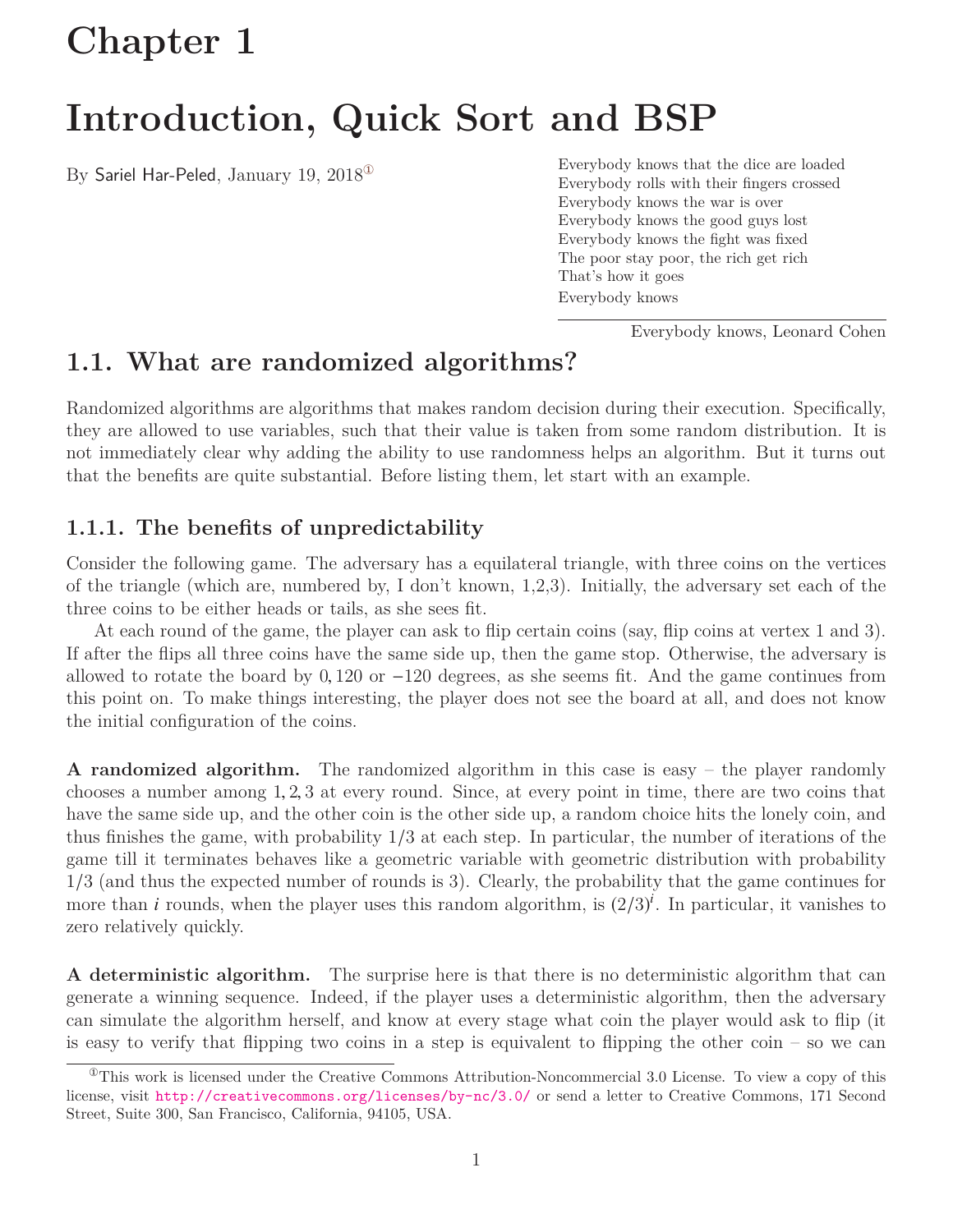restrict ourselves to a single coin flip at each step). In particular, the adversary can rotate the board in the end of the round, such that the player (in the next round) flips one of the two coins that are in the same state. Namely, the player never wins.

**The shocker.** One can play the same game with a board of size 4 (i.e., a square), where at each stage the player can flip one or two coins, and the adversary can rotate the board by <sup>0</sup>, <sup>90</sup>, <sup>180</sup>, <sup>270</sup> degrees after each round. Surprisingly, there is a deterministic winning strategy for this case. The interested reader can think what it is (this is one of these brain teasers that are not immediate, and might take you 15 minutes to solve, or longer [or much longer]).

**The unfair game of the analysis of algorithms.** The underlying problem with analyzing algorithm is the inherent unfairness of worst case analysis. We are given a problem, we propose an algorithm, then an all-powerful adversary chooses the worst input for our algorithm. Using randomness gives the player (i.e., the algorithm designer) some power to fight the adversary by being unpredictable.

### **1.1.2. Back to randomized algorithms**

- 1. **Best.** There are cases where only randomized algorithms are known or possible, especially for games. For example, consider the 3 coins example given above.
- 2. **Speed.** In some cases randomized algorithms are considerably faster than any deterministic algorithm.
- 3. **Simplicity.** Even if a randomized algorithm is not faster, often it is considerably simpler than its deterministic counterpart.
- 4. **Derandomization.** Some deterministic algorithms arises from derandomizing the randomized algorithms, and this are the only algorithm we know for these problems (i.e., discrepancy).
- 5. **Adversary arguments and lower bounds.** The standard worst case analysis relies on the idea that the adversary can select the input on which the algorithm performs worst. Inherently, the adversary is more powerful than the algorithm, since the algorithm is completely predictable. By using a randomized algorithm, we can make the algorithm unpredictable and break the adversary lower bound.

Namely, randomness makes the algorithm vs. adversary game a more balanced game, by giving the algorithm additional power against the adversary.

### **1.1.3. Randomized vs average-case analysis**

Randomized algorithms are not the same as *average-case analysis*. In average case analysis, one assumes that is given some distribution on the input, and one tries to analyze an algorithm execution on such an input.

On the other hand, randomized algorithms do not assume random inputs – inputs can be arbitrary. As such, randomized algorithm analysis is more widely applicable, and more general.

While there is a lot of average case analysis in the literature, the problem that it is hard to find distribution on inputs that are meaningful in comparison to real world inputs. In particular, for numerous cases, the average case analysis exposes structure that does not exist in real world input.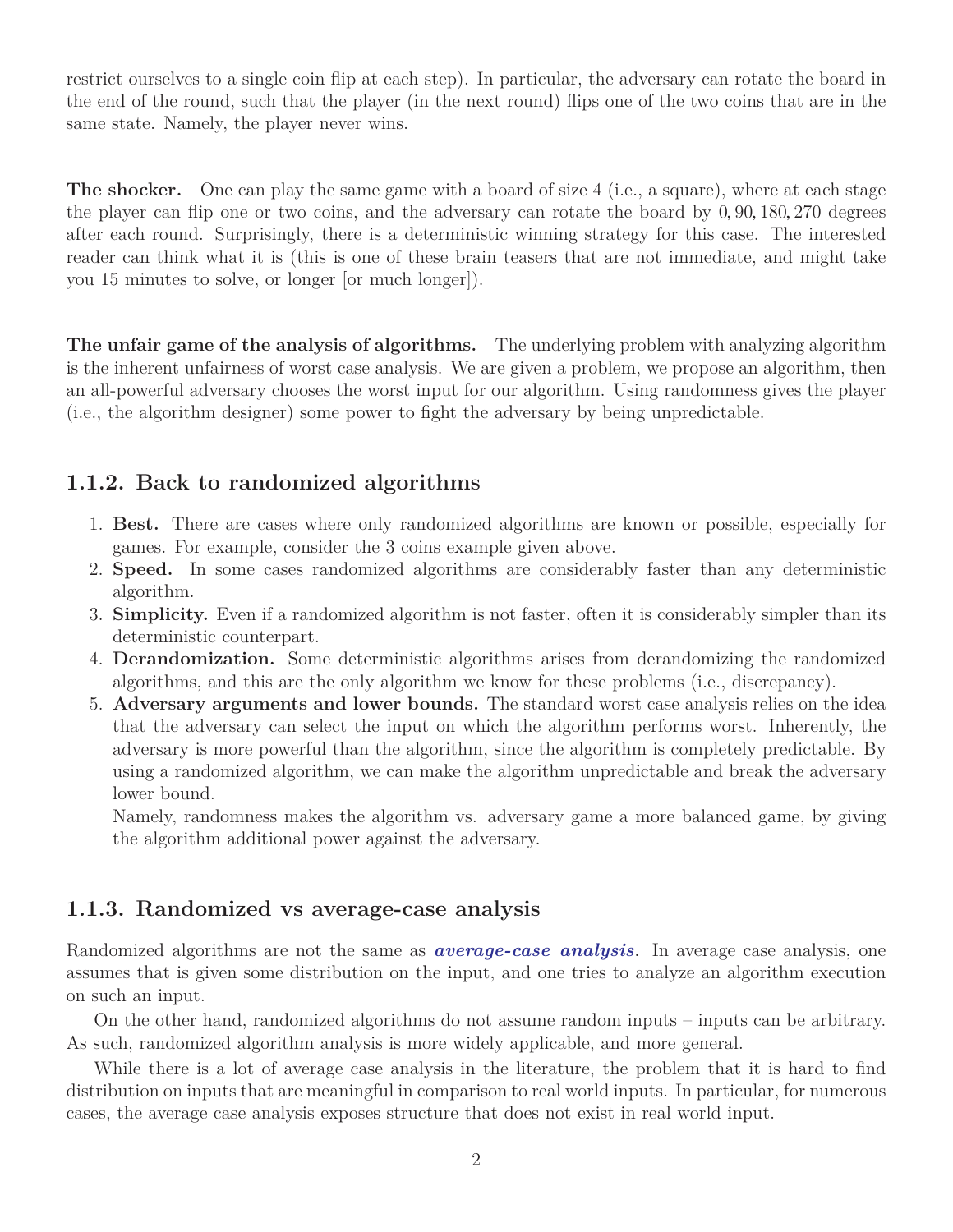## **1.2. Basic probability**

Here we recall some definitions about probability. The reader already familiar with these definition can happily skip this section.

#### **1.2.1. Formal basic definitions: Sample space,** σ**-algebra, and probability**

A **sample space**  $\Omega$  is a set of all possible outcomes of an experiment. We also have a set of events  $\mathcal{F}$ , where every member of  $\mathcal F$  is a subset of  $\Omega$ . Formally, we require that  $\mathcal F$  is a  $\sigma$ -algebra.

Definition 1.2.1. A single element of  $\Omega$  is an *elementary event* or an *atomic event*.

Definition 1.2.2. A set *F* of subsets of Ω is a  $\sigma$ -algebra if:

- (i)  $\mathcal F$  is not empty,
- (ii) if  $X \in \mathcal{F}$  then  $\overline{X} = (\Omega \setminus X) \in \mathcal{F}$ , and
- (iii) if  $X, Y \in \mathcal{F}$  then  $X \cup Y \in \mathcal{F}$ .

More generally, we require that if  $X_i \in \mathcal{F}$ , for  $i \in \mathbb{Z}$ , then  $\cup_i X_i \in \mathcal{F}$ . A member of  $\mathcal{F}$  is an *event*.

As a concrete example, if we are rolling a dice, then  $\Omega = \{1, 2, 3, 4, 5, 6\}$  and F would be the power set of all possible subsets of  $\Omega$ .

Definition 1.2.3. A *probability measure* is a mapping  $\Pr : \mathcal{F} \to [0,1]$  assigning *probabilities* to events. The function Pr needs to have the following properties:

- (i) ADDITIVE: for *X*, *Y*  $\in \mathcal{F}$  disjoint sets, we have that  $\Pr[X \cup Y] = \Pr[X] + \Pr[Y]$ , and <br>(ii)  $\Pr[O] = 1$
- (ii)  $Pr[\Omega] = 1$ .

Definition 1.2.4. A *probability space* is a triple  $(\Omega, \mathcal{F}, Pr)$ , where  $\Omega$  is a sample space,  $\mathcal{F}$  is a  $\sigma$ -algebra defined over  $\Omega$ , and **Pr** is a probability measure.

Definition 1.2.5. A *random variable* f is a mapping from  $\Omega$  into some set  $\mathcal{G}$ . We require that the probability of the random variable to take on any value in a given subset of values is well defined. Formally, for any subset  $U \subseteq G$ , we have that  $f^{-1}(U) \in \mathcal{F}$ . That is,  $\Pr[f \in U] = \Pr[f^{-1}(U)]$  is defined.

Going back to the dice example, the number on the top of the dice when we roll it is a random variable. Similarly, let *X* be one if the number rolled is larger than 3, and zero otherwise. Clearly *X* is a random variable.

We denote the *probability* of a random variable *X* to get the value *x*, by  $Pr[X = x]$  (or sometime  $Pr[x]$ , if we are lazy).

#### **1.2.2. Expectation and conditional probability**

Definition 1.2.6 (Expectation). The expectation of a random variable *X*, is its average. Formally, the *expectation* of *X* is

$$
\mathbf{E}[X] = \sum_{x} x \mathbf{Pr}[X = x].
$$

Definition 1.2.7 (Conditional Probability.). The *conditional probability* of *X* given *Y*, is the probability that  $X = x$  given that  $Y = y$ . We denote this quantity by  $\Pr[X = x | Y = y]$ .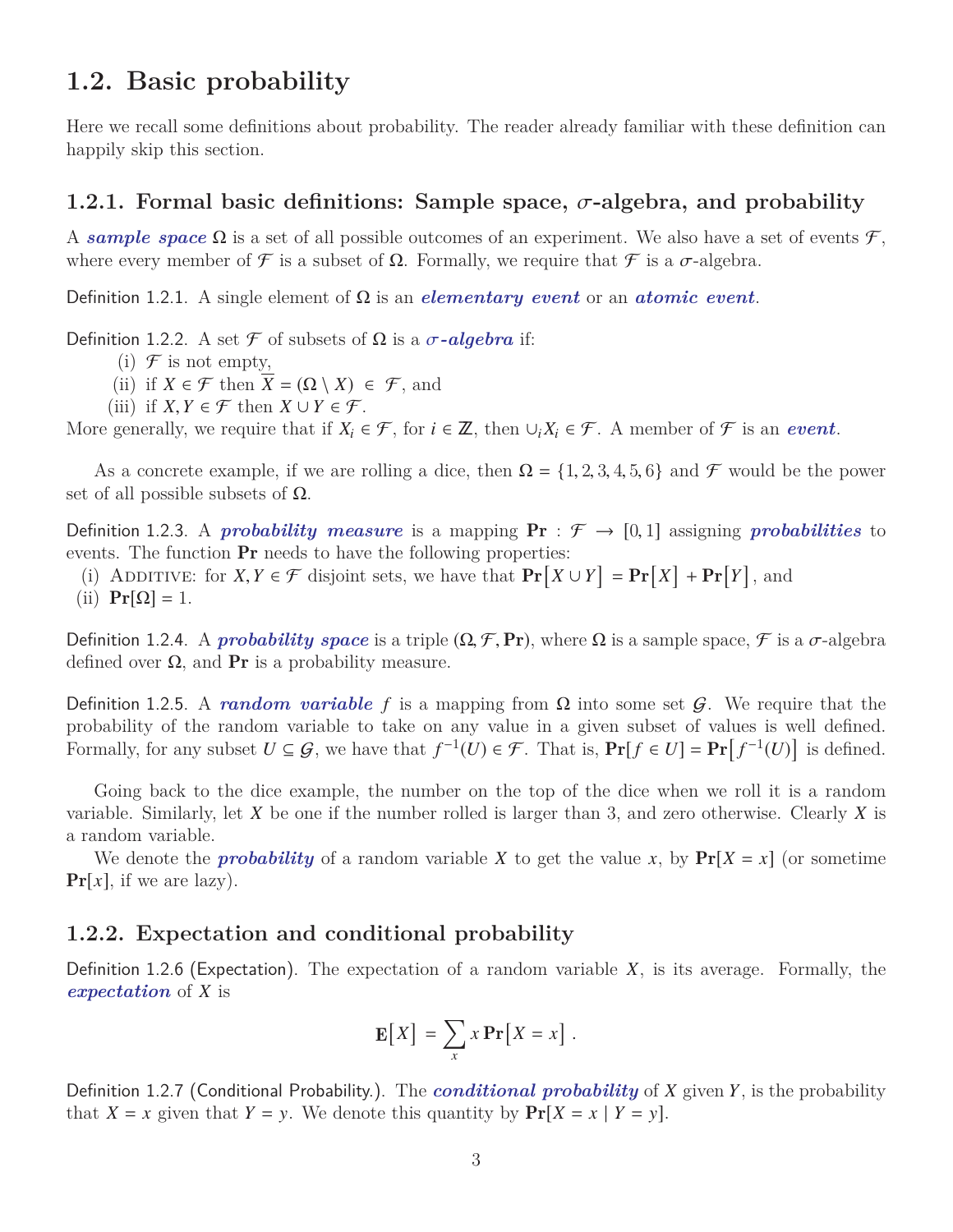One useful way to think about the conditional probability  $Pr[X|Y]$  is as a function, between the given value of *Y* (i.e., *y*), and the probability of *X* (to be equal to *x*) in this case. Since in many cases *x* and y are omitted in the notation, it is somewhat confusing.

The conditional probability can be computed using the formula

$$
\Pr[X = x | Y = y] = \frac{\Pr[(X = x) \cap (Y = y)]}{\Pr[Y = y]}
$$

For example, let us roll a dice and let *X* be the number we got. Let *Y* be the random variable that is true if the number we get is even. Then, we have that

$$
\Pr[X = 2 | Y = true] = \frac{1}{3}
$$

Definition 1.2.8. Two random variables *X* and *Y* are *independent* if  $\Pr[X = x | Y = y] = \Pr[X = x]$ , for all *x* and y.

**Observation 1.2.9.** If X and Y are independent then  $\Pr[X = x | Y = y] = \Pr[X = x]$  which is equiva*lent to*  $\frac{\Pr[X = x \cap Y = y]}{\Pr[X = x]}$  $Pr[Y = y]$  $= Pr[X = x]$ *. That is, X and Y are* independent, *if for all x and y*, *we have that*

$$
\Pr[X = x \cap Y = y] = \Pr[X = x] \Pr[Y = y]
$$

Remark. Informally, and not quite correctly, one possible way to think about conditional probability  $Pr[X = x | Y = y]$  is as measuring the benefit of having more information. If we know that  $Y = y$ , do we have any change in the probability of  $X = x$ ?

**Lemma 1.2.11 (Linearity of expectation). Linearity of expectation** *is the property that for any two random variables X* and *Y*, we have that  $\mathbf{E}[X+Y] = \mathbf{E}[X] + \mathbf{E}[Y]$ 

Proof: 
$$
\mathbf{E}[X+Y] = \sum_{\omega \in \Omega} \mathbf{Pr}[\omega] (X(\omega) + Y(\omega)) = \sum_{\omega \in \Omega} \mathbf{Pr}[\omega] X(\omega) + \sum_{\omega \in \Omega} \mathbf{Pr}[\omega] Y(\omega) = \mathbf{E}[X] + \mathbf{E}[Y].
$$

## **1.3. QuickSort**

Let the input be a set  $T = \{t_1, \ldots, t_n\}$  of *n* items to be sorted. We remind the reader, that the **QuickSort** algorithm randomly pick a pivot element (uniformly), splits the input into two subarrays of all the elements smaller than the pivot, and all the elements larger than the pivot, and then it recurses on these two subarrays (the pivot is not included in these two subproblems). Here we will show that the expected running time of **QuickSort** is  $O(n \log n)$ .

Definition 1.3.1. For an event  $\mathcal{E}$ , let X be a random variable which is 1 if  $\mathcal{E}$  occurred and 0 otherwise. The random variable *X* is an *indicator variable*.

**Observation 1.3.2.** For an indicator variable  $X$  of an event  $\mathcal{E}$ , we have

$$
\mathbf{E}[X] = 0 \cdot \mathbf{Pr}[X = 0] + 1 \cdot \mathbf{Pr}[X = 1] = \mathbf{Pr}[X = 1] = \mathbf{Pr}[\mathcal{E}].
$$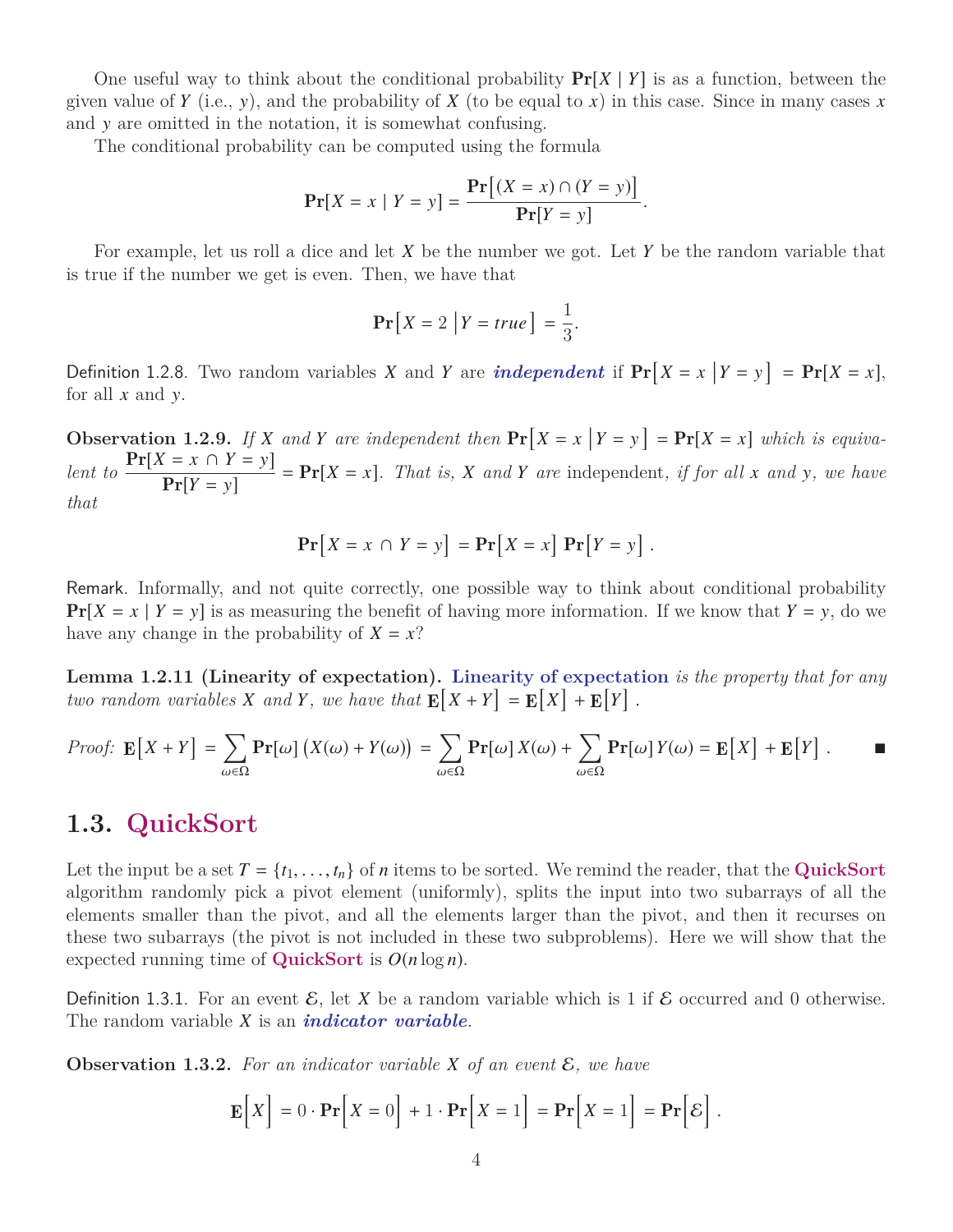Let  $S_1, \ldots, S_n$  be the elements in their sorted order (i.e., the output order). Let  $X_{ij} = 1$  be the indicator variable which is one iff QuickSort compares  $S_i$  to  $S_j$ , and let  $p_{ij}$  denote the probability that this happens. Clearly, the number of comparisons performed by the algorithm is  $C = \sum_{i \leq j} X_{ij}$ . By linearity of expostations, we have linearity of expectations, we have

$$
\mathbf{E}\big[C\big]=\mathbf{E}\Big[\sum_{i
$$

We want to bound  $p_{ij}$ , the probability that the  $S_i$  is compared to  $S_j$ . Consider the last recursive call involving both  $S_i$  and  $S_j$ . Clearly, the pivot at this step must be one of  $S_i, \ldots, S_j$ , all equally likely.<br>Indeed *S*<sub>c</sub> and *S*<sub>c</sub> were separated in the next recursive call Indeed,  $S_i$  and  $S_j$  were separated in the next recursive call.

Observe, that  $S_i$  and  $S_j$  get compared if and only if pivot is  $S_i$  or  $S_j$ . Thus, the probability for that is  $2/(j - i + 1)$ . Indeed,

$$
p_{ij} = \mathbf{Pr}\big[S_i \text{ or } S_j \text{ picked } \big| \text{ picked pivot from } S_i, \ldots, S_j\big] = \frac{2}{j - i + 1}.
$$

Thus,

$$
\sum_{i=1}^{n} \sum_{j>i} p_{ij} = \sum_{i=1}^{n} \sum_{j>i} 2/(j-i+1) = \sum_{i=1}^{n} \sum_{k=1}^{n-i+1} \frac{2}{k} \le 2 \sum_{i=1}^{n} \sum_{k=1}^{n} \frac{1}{k} \le 2nH_n \le n + 2n \ln n,
$$

where  $H_n$  is the *harmonic number*<sup>2</sup>  $H_n = \sum_{i=1}^n 1/i$ , We thus proved the following result.

**Lemma 1.3.3.** QuickSort *performs in expectation at most*  $n + 2n \ln n$  *comparisons, when sorting n elements.*

Note, that this holds for all inputs. No assumption on the input is made. Similar bounds holds not only in expectation, but also with high probability.

This raises the question, of how does the algorithm pick a random element? We assume we have access to a random source that can get us number between 1 and *n* uniformly.

Note, that the algorithm always works, but it might take quadratic time in the worst case.

Remark 1.3.4 (Wait, wait, wait). Let us do the key argument in the above more slowly, and more carefully. Imagine, that before running **QuickSort** we choose for every element a random priority, which is a real number in the range [0, <sup>1</sup>]. Now, we reimplement **QuickSort** such that it always pick the element with the lowest random priority (in the given subproblem) to be the pivot. One can verify that this variant and the standard implementation have the same running time. Now,  $a_i$  gets compares to  $a_j$  if and only if all the elements  $a_{i+1}, \ldots, a_{j-1}$  have random priority larger than both the random priority of  $a_i$ and the random priority of  $a_j$ . But the probability that one of two elements would have the lowest random-priority out of  $j - i + 1$  elements is  $2 * 1/(j - i + 1)$ , as claimed.

# **1.4. Binary space partition (BSP)**

Let assume that we would like to render an image of a three dimensional scene on the computer screen. The input is in general a collection of polygons in three dimensions. The *painter* algorithm, render the scene by drawing things from back to front; and let front stuff overwrite what was painted before.

<span id="page-4-0"></span><sup>&</sup>lt;sup>2</sup>Using integration to bound summation, we have  $H_n \leq 1 + \int_{x=1}^n$  $\frac{1}{x}dx \leq 1 + \ln n$ . Similarly,  $H_n \geq \int_{x=1}^n$  $\frac{1}{x}dx = \ln n.$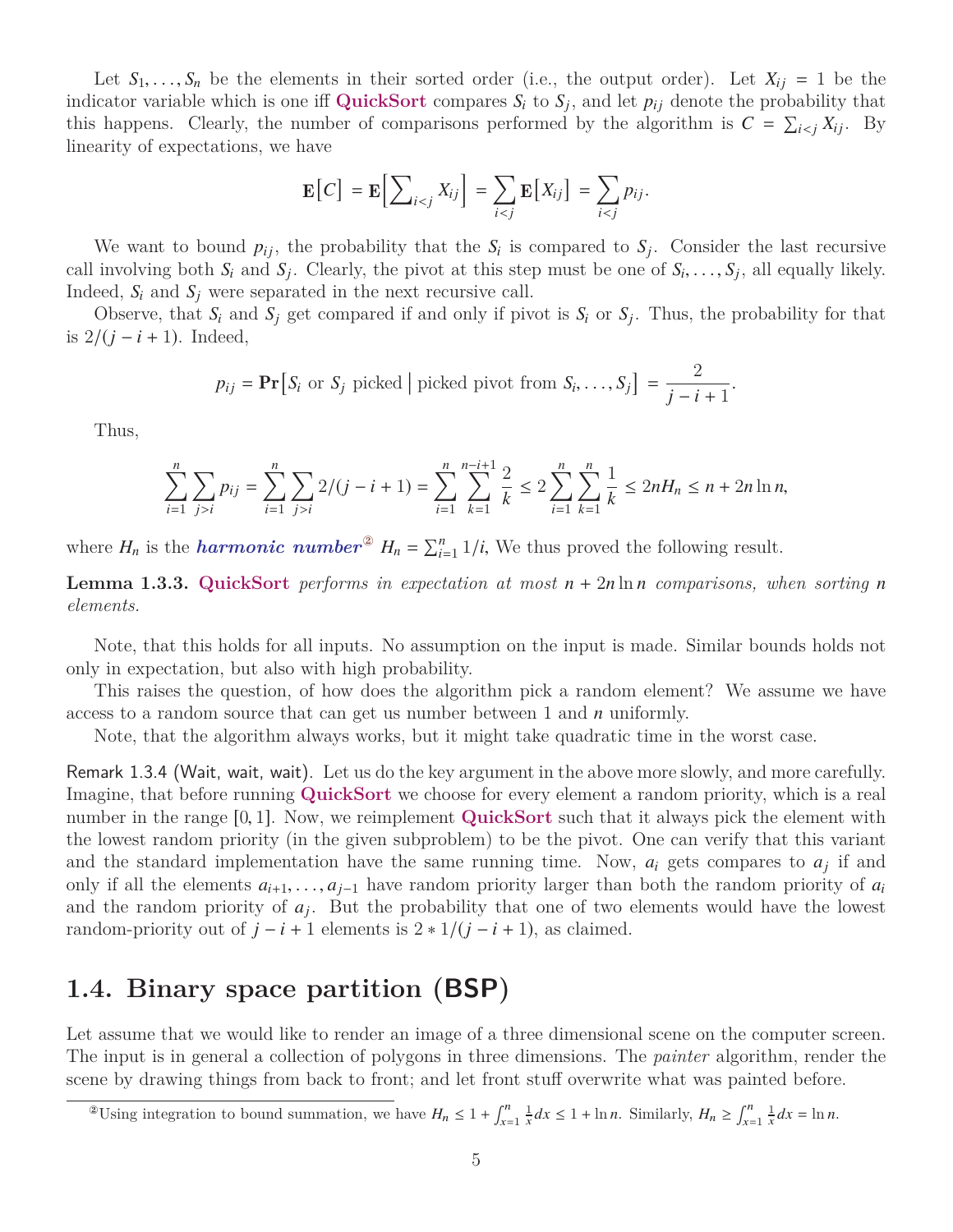The problem is that it is not always possible to order the objects in three dimensions. This ordering might have cycles. So, one possible solution is to build a *binary space partition*. We build a binary tree. In the root, we place a polygon *P*. Let *h* be the plane containing *P*. Next, we partition the input polygons into two sets, depending on which side of *h* they fall into. We recursively construct a BSP for each set, and we hang it from the root node. If a polygon intersects *h* then we cut it into two polygons as split by *h*. We continue the construction recursively on the objects on one side of *h*, and the objects on the other side. What we get, is a binary tree that splits space into cells, and furthermore, one can use the painter algorithm on these objects. The natural question is how big is the resulting partition.

We will study the easiest case, of disjoint segments in the plane.

#### **1.4.1. BSP for disjoint segments**

Let  $P = \{s_1, \ldots, s_n\}$  be *n* disjoint segments in the plane. We will build the BSP by using the lines defined by these segments. This kind of BSP is called *autopartition*.

To recap, the BSP is a binary tree, at every internal node we store a segment of *P*, where the line associated with it splits its region into its two children. Finally, each leaf of the BSP stores a single segment. A *fragment* is just going to be a subsegment formed by this splitting. Clearly, every internal node, stores a fragment that defines its split. As such, the size of the BSP is proportional to the number of fragments generated when building the BSP.

One application of such a BSP is ray shooting - given a ray you would like to determine what is the first segment it hits. Start from the root, figure out which child contains the apex of the ray, and first (recursively) compute the first segment stored in this child that the ray intersect. Contain into the second child only if the first subtree does not contain any segment that intersect the ray.

#### **1.4.1.1. The algorithm**

We pick a random permutation  $\sigma$  of 1, ..., *n*, and in the *i*th step we insert  $s_{\sigma(i)}$  splitting all the cells that  $s_i$  intersects.

Observe, that if s*<sup>i</sup>* crosses a cell completely, it just splits it into two and no new fragments are created. As such, the bad case is when a segment s is being inserted, and its line intersect some other segment t.

So, let  $\mathcal{E}(\mathsf{s},t)$  denote the event that when inserted s it had split t. In particular, let index( $\mathsf{s},t$ ) denote the number of segments on the line of s between s (closer) endpoint and t (including t. If the line of s does not intersect t, then index(s, t) =  $\infty$ .

We have that

$$
\Pr\left[\mathcal{E}(\mathsf{s},\mathsf{t})\right] = \frac{1}{1 + \text{index}(\mathsf{s},\mathsf{t})}
$$

Let  $X_{s,t}$  be the indicator variable that is 1 if  $\mathcal{E}(s,t)$  happens. We have that

$$
S = \text{ number of fragments } = \sum_{i=1}^{n} \sum_{j=1, i \neq j}^{n} X_{s_i, s_j}.
$$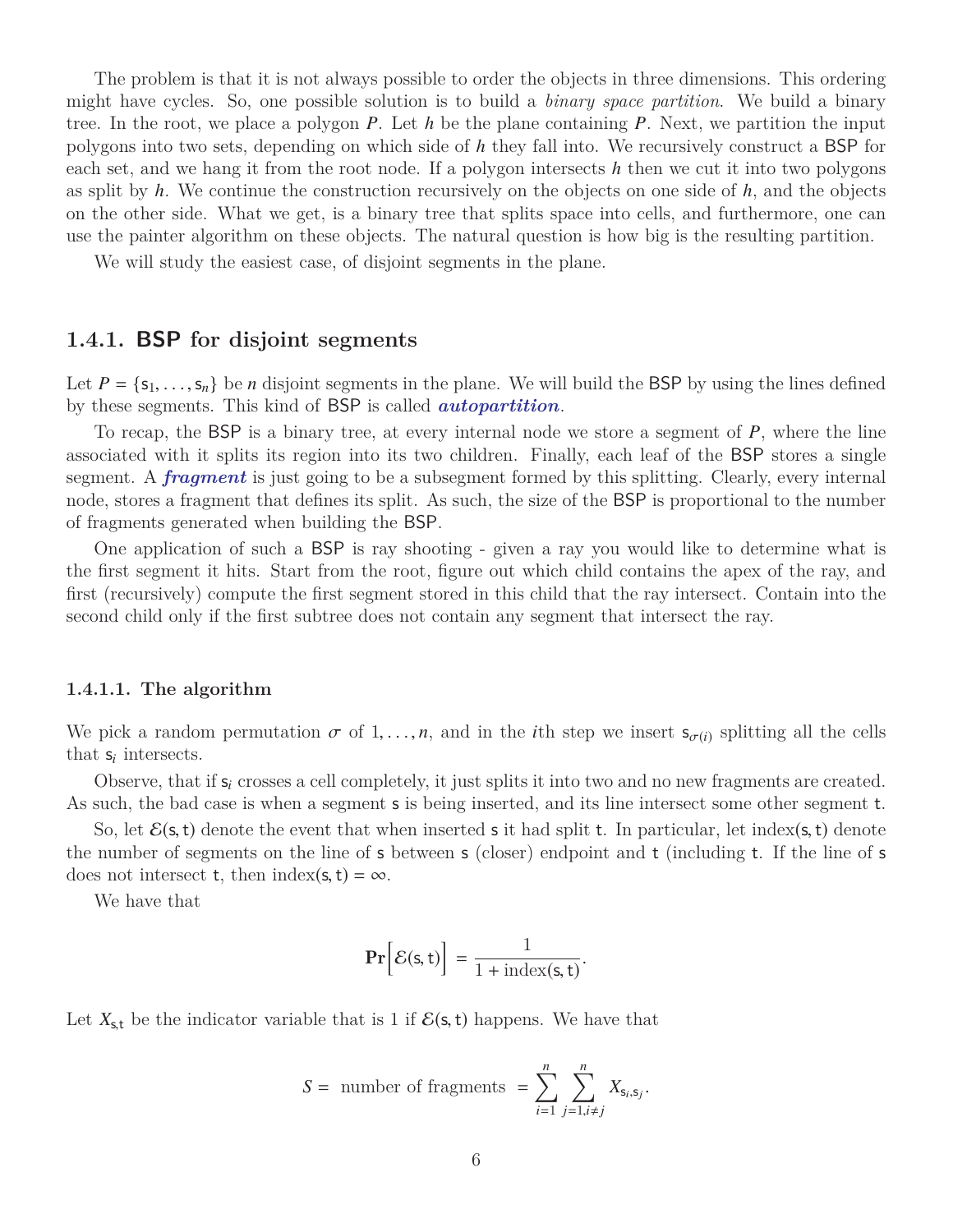As such, by linearity of expectations, we have

$$
\mathbf{E}[S] = \mathbf{E}\Big[\sum_{i=1}^{n} \sum_{j=1, i \neq j}^{n} X_{s_i, s_j}\Big] = \sum_{i=1}^{n} \sum_{j=1, i \neq j}^{n} \mathbf{E}[X_{s_i, s_j}] = \sum_{i=1}^{n} \sum_{j=1, i \neq j}^{n} \mathbf{Pr}\big[\mathcal{E}(s_i, s_j)\big]
$$
  
= 
$$
\sum_{i=1}^{n} \sum_{j=1, i \neq j}^{n} \frac{1}{1 + \text{index}(s_i, s_j)}
$$
  

$$
\leq \sum_{i=1}^{n} \sum_{j=1}^{n} \frac{2}{1+j} = 2nH_n.
$$

Since the size of the BSP is proportional to the number of fragments created, we have the following result.

**Theorem 1.4.1.** *Given n disjoint segments in the plane, one can build a BSP for them of size*  $O(n \log n)$ *.* 

Csaba Tóth [\[Tót03\]](#page-7-0) showed that BSP for segments in the plane, in the worst case, has complexity  $\Omega$ ĺ *n* log *n* log log *n* Ι .

## **1.5. Extra: QuickSelect running time**

We remind the reader that **QuickSelect** receives an array  $t[1 \dots n]$  of *n* real numbers, and a number *k*, and returns the element of rank *k* in the sorted order of the elements of *t*. We can of course, use **QuickSort**, and just return the *k*th element in the sorted array, but a more efficient algorithm, would be to modify **QuickSelect**, so that it recurses on the subproblem that contains the element we are interested in. Formally, **QuickSelect** chooses a random pivot, splits the array according to the pivot. This implies that we now know the rank of the pivot, and if its equal to  $\overline{m}$ , we return it. Otherwise, we recurse on the subproblem containing the required element (modifying  $\overline{m}$  as we go down the recursion. Namely, **QuickSelect** is a modification of **QuickSort** performing only a single recursive call (instead of two).

As before, to bound the expected running time, we will bound the expected number of comparisons. As before, let  $S_1, \ldots, S_n$  be the elements of *t* in their sorted order. Now, for  $i < j$ , let  $X_{ij}$  be the indicator variable that is one if  $S_i$  is being compared to  $S_j$  during the execution of **QuickSelect**. There are several possibilities to consider:

(i) If  $i < j < \overline{m}$ : Here,  $S_i$  is being compared to  $S_j$ , if and only if the first pivot in the range  $S_i, \ldots, S_k$ <br>is either  $S_i$  or  $S_j$ . The probability for that is  $2/(k - i + 1)$ . As such we have that is either  $S_i$  or  $S_j$ . The probability for that is  $2/(k-i+1)$ . As such, we have that

$$
\alpha_1 = \mathbf{E}\left[\sum_{i < j < \overline{m}} X_{ij}\right] = \mathbf{E}\left[\sum_{i=1}^{\overline{m}-2} \sum_{j=i+1}^{\overline{m}-1} X_{ij}\right] = \sum_{i=1}^{\overline{m}-2} \sum_{j=i+1}^{\overline{m}-1} \frac{2}{\overline{m}-i+1} = \sum_{i=1}^{med-2} \frac{2(\overline{m}-i-1)}{\overline{m}-i+1} \le 2(\overline{m}-2).
$$

(ii) If  $\overline{m} < i < j$ : Using the same analysis as above, we have that  $\Pr[X_{ij} = 1] = 2/(j - \overline{m} + 1)$ . As such,

$$
\alpha_2 = \mathbf{E} \left[ \sum_{j=\overline{m}+1}^{n} \sum_{i=\overline{m}+1}^{j-1} X_{ij} \right] = \sum_{j=\overline{m}+1}^{n} \sum_{i=\overline{m}+1}^{j-1} \frac{2}{j-\overline{m}+1} = \sum_{j=\overline{m}+1}^{n} \frac{2(j-\overline{m}-1)}{j-\overline{m}+1} \le 2\left(n-\overline{m}\right).
$$